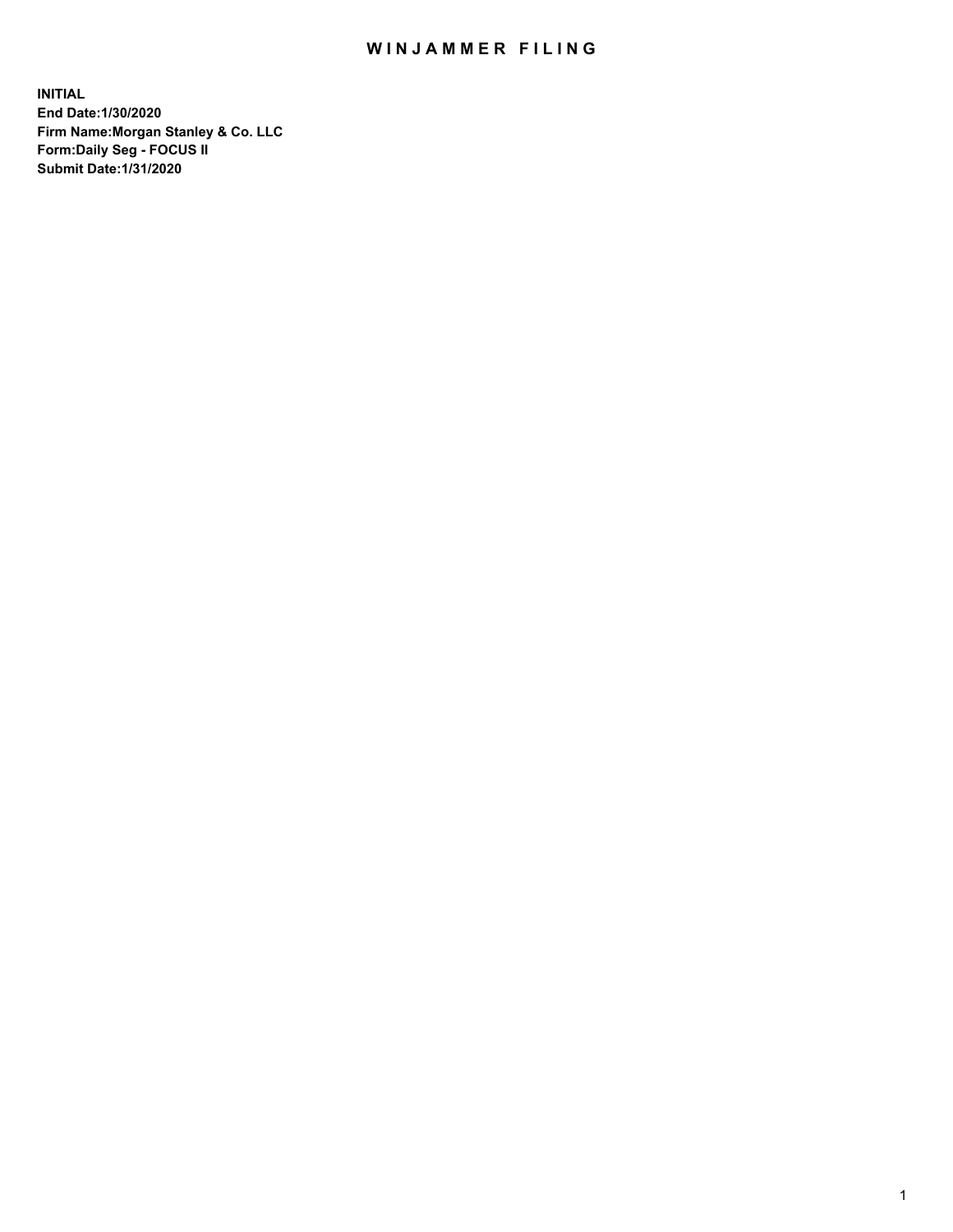**INITIAL End Date:1/30/2020 Firm Name:Morgan Stanley & Co. LLC Form:Daily Seg - FOCUS II Submit Date:1/31/2020 Daily Segregation - Cover Page**

| Name of Company                                                                   | Morgan Stanley & Co. LLC     |
|-----------------------------------------------------------------------------------|------------------------------|
| <b>Contact Name</b>                                                               | <b>Ikram Shah</b>            |
| <b>Contact Phone Number</b>                                                       | 212-276-0963                 |
| <b>Contact Email Address</b>                                                      | Ikram.shah@morganstanley.com |
| FCM's Customer Segregated Funds Residual Interest Target (choose one):            |                              |
| a. Minimum dollar amount: ; or                                                    | 235,000,000                  |
| b. Minimum percentage of customer segregated funds required:% ; or                | <u>0</u>                     |
| c. Dollar amount range between: and; or                                           | 0 <sub>0</sub>               |
| d. Percentage range of customer segregated funds required between: % and %.       | 0 <sub>0</sub>               |
| FCM's Customer Secured Amount Funds Residual Interest Target (choose one):        |                              |
| a. Minimum dollar amount: ; or                                                    | 140,000,000                  |
| b. Minimum percentage of customer secured funds required:%; or                    | <u>0</u>                     |
| c. Dollar amount range between: and; or                                           | 0 <sub>0</sub>               |
| d. Percentage range of customer secured funds required between:% and%.            | 0 <sub>0</sub>               |
| FCM's Cleared Swaps Customer Collateral Residual Interest Target (choose one):    |                              |
| a. Minimum dollar amount: ; or                                                    | 92,000,000                   |
| b. Minimum percentage of cleared swaps customer collateral required:% ; or        | <u>0</u>                     |
| c. Dollar amount range between: and; or                                           | <u>00</u>                    |
| d. Percentage range of cleared swaps customer collateral required between:% and%. | 00                           |

Attach supporting documents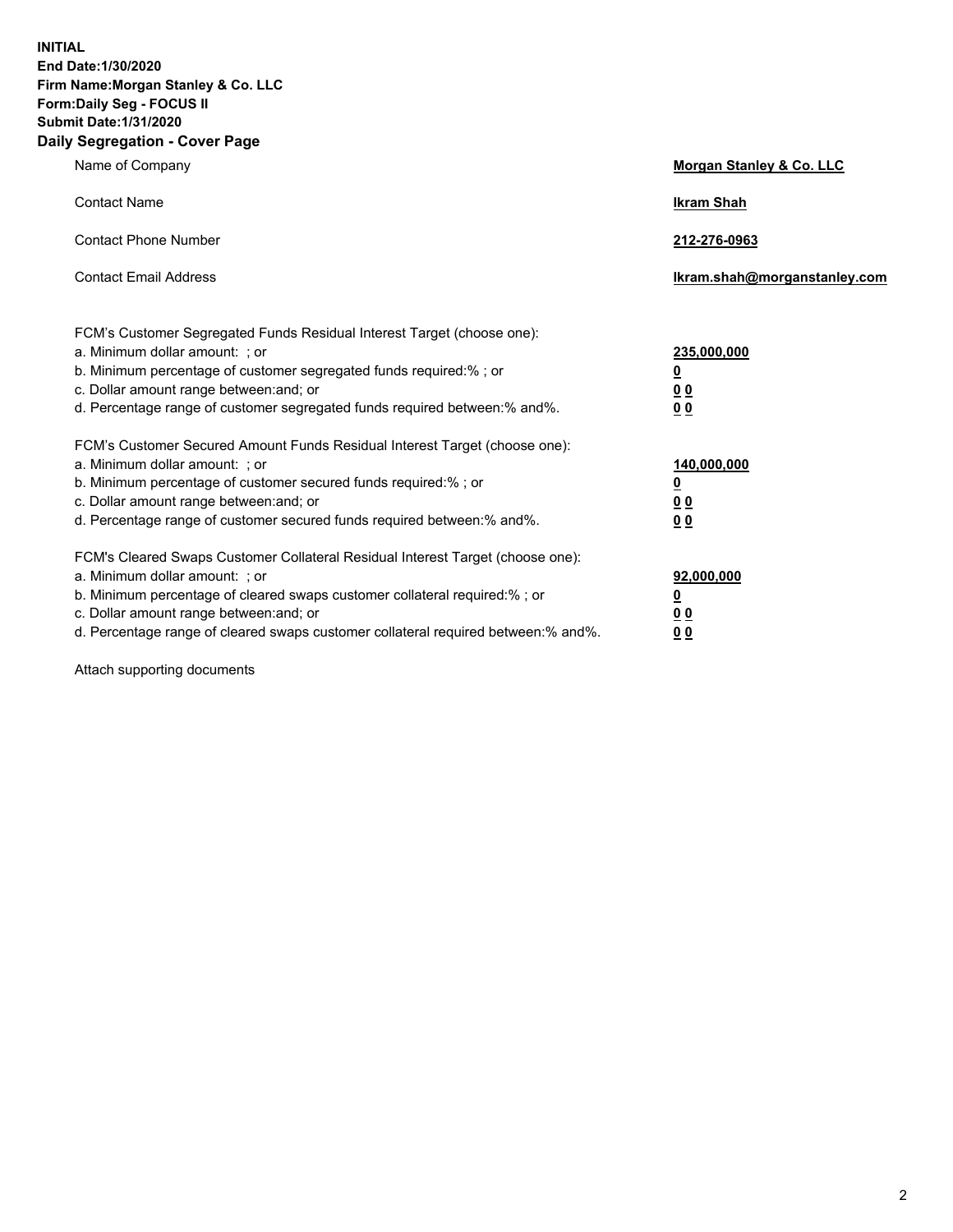#### **INITIAL End Date:1/30/2020 Firm Name:Morgan Stanley & Co. LLC Form:Daily Seg - FOCUS II Submit Date:1/31/2020 Daily Segregation - Secured Amounts** Foreign Futures and Foreign Options Secured Amounts Amount required to be set aside pursuant to law, rule or regulation of a foreign government or a rule of a self-regulatory organization authorized thereunder 1. Net ledger balance - Foreign Futures and Foreign Option Trading - All Customers A. Cash **3,680,474,305** [7315] B. Securities (at market) **2,184,738,959** [7317] 2. Net unrealized profit (loss) in open futures contracts traded on a foreign board of trade **-593,818,214** [7325] 3. Exchange traded options a. Market value of open option contracts purchased on a foreign board of trade **6,575,382** [7335] b. Market value of open contracts granted (sold) on a foreign board of trade **-8,461,180** [7337] 4. Net equity (deficit) (add lines 1. 2. and 3.) **5,269,509,252** [7345] 5. Account liquidating to a deficit and account with a debit balances - gross amount **269,035,354** [7351] Less: amount offset by customer owned securities **-268,514,853** [7352] **520,501** [7354] 6. Amount required to be set aside as the secured amount - Net Liquidating Equity Method (add lines 4 and 5) 7. Greater of amount required to be set aside pursuant to foreign jurisdiction (above) or line 6. FUNDS DEPOSITED IN SEPARATE REGULATION 30.7 ACCOUNTS 1. Cash in banks A. Banks located in the United States **389,682,262** [7500] B. Other banks qualified under Regulation 30.7 **634,733,071** [7520] **1,024,415,333** 2. Securities A. In safekeeping with banks located in the United States **331,664,155** [7540] B. In safekeeping with other banks qualified under Regulation 30.7 **0** [7560] **331,664,155** [7570]

# 3. Equities with registered futures commission merchants

- 
- B. Securities **0** [7590]
- C. Unrealized gain (loss) on open futures contracts **1,604,564** [7600]
- D. Value of long option contracts **0** [7610]
- E. Value of short option contracts **0** [7615] **14,757,188** [7620]
- 4. Amounts held by clearing organizations of foreign boards of trade

#### A. Cash **0** [7640]

- B. Securities **0** [7650]
- C. Amount due to (from) clearing organization daily variation **0** [7660]
- D. Value of long option contracts **0** [7670]
- E. Value of short option contracts **0** [7675] **0** [7680]
- 5. Amounts held by members of foreign boards of trade
	-
	-
	- C. Unrealized gain (loss) on open futures contracts **-595,422,778** [7720]
	- D. Value of long option contracts **6,575,382** [7730]
	- E. Value of short option contracts **-8,461,180** [7735] **4,090,961,326**
- 6. Amounts with other depositories designated by a foreign board of trade **0** [7760]
- 7. Segregated funds on hand **0** [7765]
- 8. Total funds in separate section 30.7 accounts **5,461,798,002** [7770]
- 9. Excess (deficiency) Set Aside for Secured Amount (subtract line 7 Secured Statement Page 1 from Line 8)
- 10. Management Target Amount for Excess funds in separate section 30.7 accounts **140,000,000** [7780]
- 11. Excess (deficiency) funds in separate 30.7 accounts over (under) Management Target **51,768,249** [7785]

**0** [7305]

**5,270,029,753** [7355]

### **5,270,029,753** [7360]

[7530]

A. Cash **13,152,624** [7580]

 A. Cash **2,835,195,099** [7700] B. Securities **1,853,074,803** [7710] [7740] **191,768,249** [7380]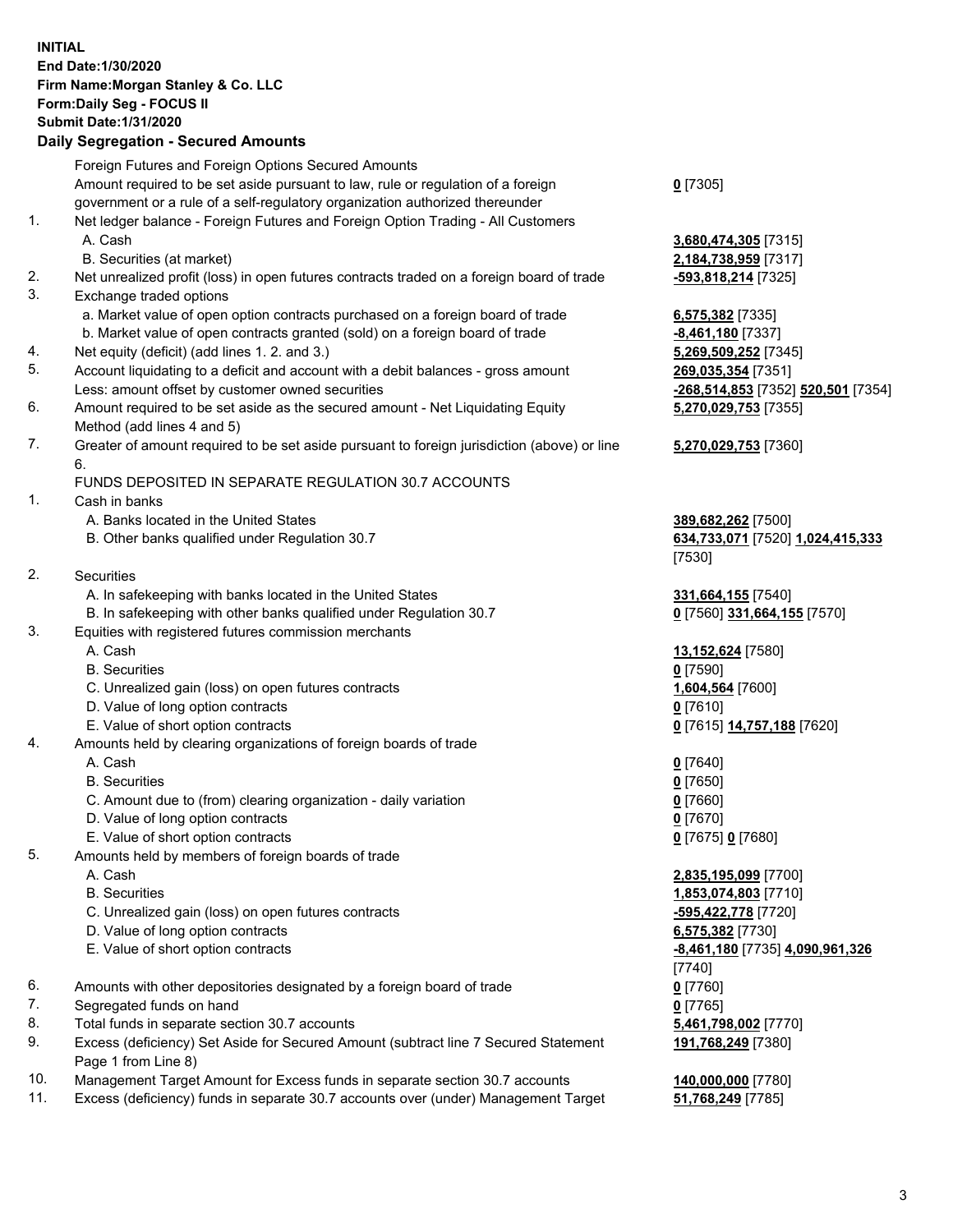**INITIAL End Date:1/30/2020 Firm Name:Morgan Stanley & Co. LLC Form:Daily Seg - FOCUS II Submit Date:1/31/2020 Daily Segregation - Segregation Statement** SEGREGATION REQUIREMENTS(Section 4d(2) of the CEAct) 1. Net ledger balance A. Cash **9,709,109,036** [7010] B. Securities (at market) **5,945,949,126** [7020] 2. Net unrealized profit (loss) in open futures contracts traded on a contract market **1,795,898,119** [7030] 3. Exchange traded options A. Add market value of open option contracts purchased on a contract market **432,580,655** [7032] B. Deduct market value of open option contracts granted (sold) on a contract market **-373,075,328** [7033] 4. Net equity (deficit) (add lines 1, 2 and 3) **17,510,461,608** [7040] 5. Accounts liquidating to a deficit and accounts with debit balances - gross amount **256,553,011** [7045] Less: amount offset by customer securities **-255,139,511** [7047] **1,413,500** [7050] 6. Amount required to be segregated (add lines 4 and 5) **17,511,875,108** [7060] FUNDS IN SEGREGATED ACCOUNTS 7. Deposited in segregated funds bank accounts A. Cash **3,515,448,780** [7070] B. Securities representing investments of customers' funds (at market) **0** [7080] C. Securities held for particular customers or option customers in lieu of cash (at market) **750,337,089** [7090] 8. Margins on deposit with derivatives clearing organizations of contract markets A. Cash **7,723,895,715** [7100] B. Securities representing investments of customers' funds (at market) **0** [7110] C. Securities held for particular customers or option customers in lieu of cash (at market) **5,195,612,037** [7120] 9. Net settlement from (to) derivatives clearing organizations of contract markets **550,558,728** [7130] 10. Exchange traded options A. Value of open long option contracts **432,580,655** [7132] B. Value of open short option contracts **-373,075,328** [7133] 11. Net equities with other FCMs A. Net liquidating equity **2,642,626** [7140] B. Securities representing investments of customers' funds (at market) **0** [7160] C. Securities held for particular customers or option customers in lieu of cash (at market) **0** [7170] 12. Segregated funds on hand **0** [7150] 13. Total amount in segregation (add lines 7 through 12) **17,798,000,302** [7180] 14. Excess (deficiency) funds in segregation (subtract line 6 from line 13) **286,125,194** [7190] 15. Management Target Amount for Excess funds in segregation **235,000,000** [7194]

16. Excess (deficiency) funds in segregation over (under) Management Target Amount Excess

**51,125,194** [7198]